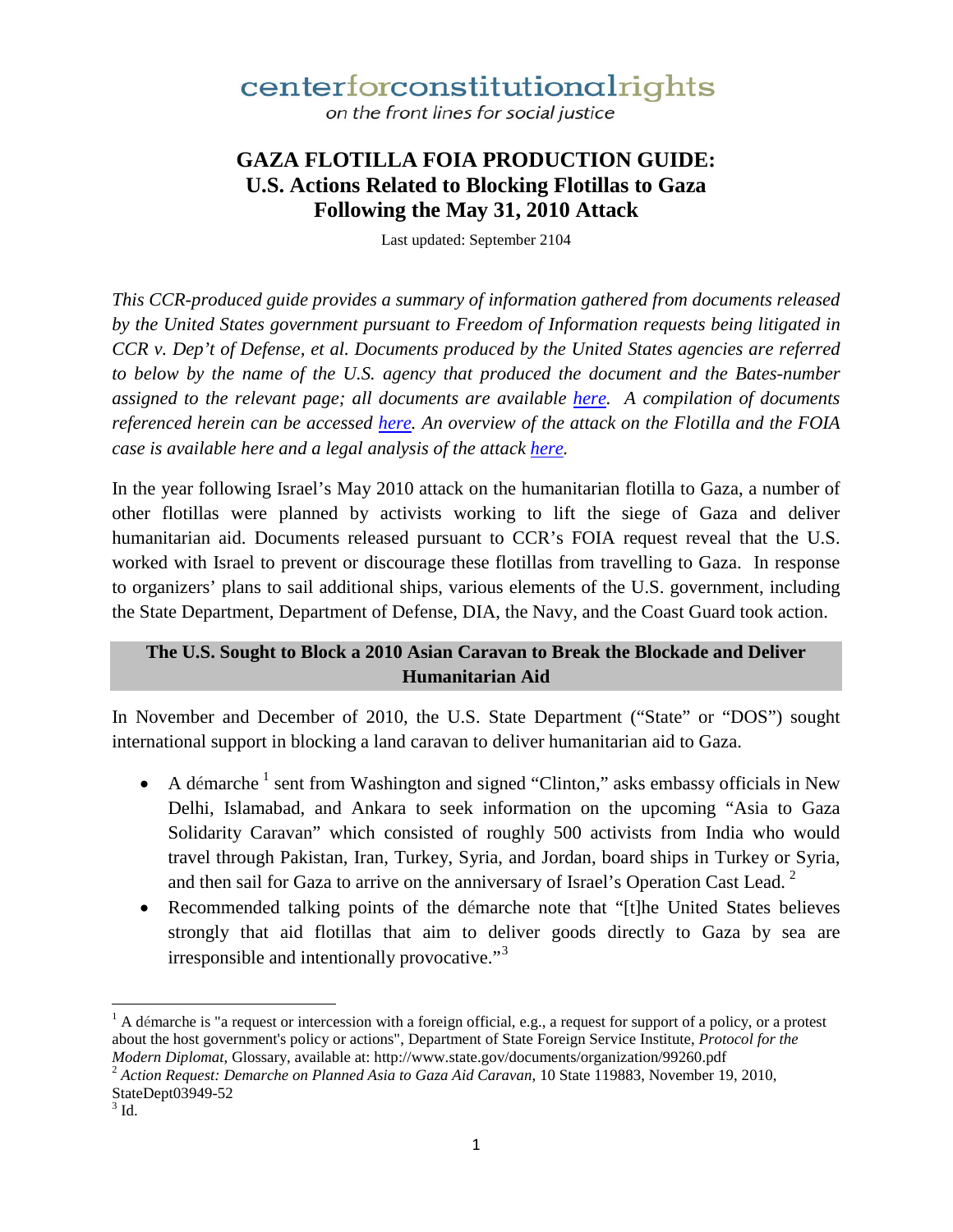on the front lines for social justice

## **GAZA FLOTILLA FOIA PRODUCTION GUIDE: U.S. Actions Related to Blocking Flotillas to Gaza Following the May 31, 2010 Attack**

Last updated: September 2104

- Talking points for officials note that, "We urge you to take whatever steps you can to prevent this convoy from taking this approach."<sup>4</sup>
- On December 20, 2010, a follow up démarche on the same issue was sent via cable from the Secretary of State's Office to the US Embassies in Amman, Beirut, and Damascus.<sup>5</sup> At that time, the aid caravan had changed its plans, intending only to sail to Egypt and then deliever goods to Gaza through the land border, rather than break the maritime blockade. However, with concern that the group would follow its earlier plan, the U.S. reiterated its talking points against seeking to break the Israeli blockade of Gaza in this second démarche. 6
- Following the dissemination of this cable, it was forwarded by Tel Aviv Political Military Officer for the U.S. Embassy in Tel Aviv, Jason Grubb, who wrote that he, "followed up with [Israel's] MFA [Ministry of Foreign Affairs], [redacted] on our latest efforts detailed below regarding the "Asia to Gaza Aid Caravan", [redacted] appreciated the information."<sup>7</sup> The MFA alerted Grubb to internet reports that an Iranian American citizen who was participating in the flotilla had been denied entry to Turkey, and wanted to know "if we knew the reasons for the denied entry, or if we had asked the Turkish authorizes to intervene."<sup>8</sup> All responses to this email have been redacted.

## **The U.S. Government Engaged Countries Around the World in an Effort to Block the 2011 "Stay Human" Anniversary Flotilla to Gaza**

In 2011, a flotilla was planned for the anniversary of the 2010 Israeli attack on the Gaza Freedom Flotilla. In response to the efforts of hundreds of participating activists from across the world who sought to stand in solidarity with Gazans and break the bloackade, the U.S. government acted on Israel's request to campaign to stop the flotilla before it even launched.

*Israel sought assistance from the U.S. in countering plans for a 2011 flotilla internationally* 

- A March 23, 2011 cable from the U.S. Ambassador to Israel in Tel Aviv, sent across the Department of State and to officials in the U.S. Air Force Base Incirlik, Turkey,
- $4$  Id.  $\overline{\phantom{a}}$

 $^5$  Action Request: Follow up Demarche on the Asia to Gaza Aid Caravan, Dec. 20, 2010, StateDept04020-21.  $^6$  Id.

<sup>7</sup> FW: FW: Action Request: Follow up Demarche on the Asia to Gaza Aid Caravan, Dec. 22, 2010, StateDept04022-  $^{26.}$  8 Id.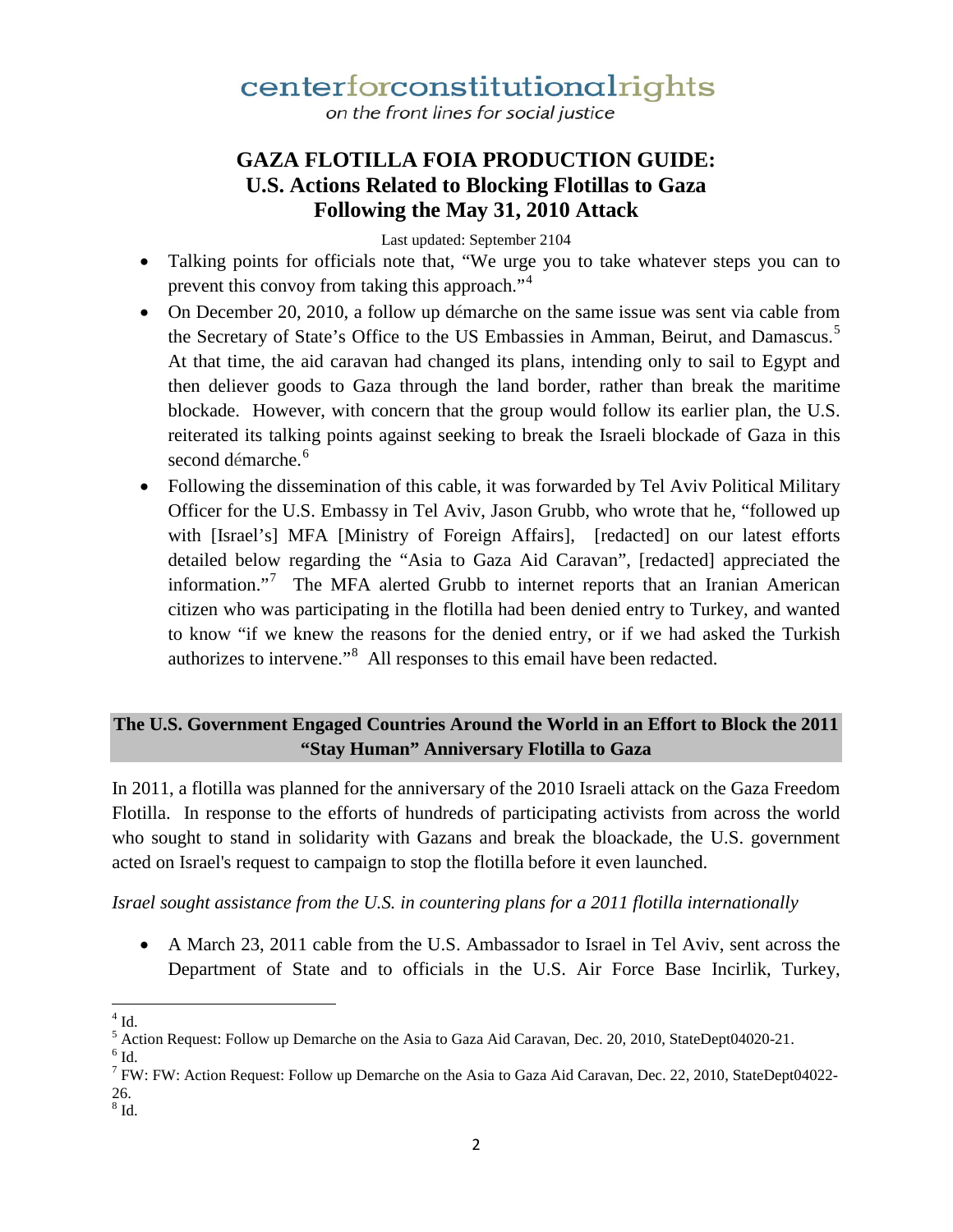on the front lines for social justice

## **GAZA FLOTILLA FOIA PRODUCTION GUIDE: U.S. Actions Related to Blocking Flotillas to Gaza Following the May 31, 2010 Attack**

Last updated: September 2104

Department of Justice, and Drug Enforcement Agency was titled "Israel Alarmed by Plans for May Flotilla."<sup>9</sup>

- This cable notes that "senior officials in the Israeli MFA [Ministry of Foreign Affairs], MOD [Ministry of Defense], and NSC [National Security Council] approached us in a coordinated effort to get U.S. help on a public campaign to discourage the flotilla."<sup>10</sup> *Note: the cable includes roughly one page of redacted text, which may have provided more information on the Israeli request.*
- On April 6, 2011, U.S. Embassy Tel Aviv Deputy Chief of Mission, Thomas Goldberger, sent a cable titled "MFA Asks for Specific USG Assistance to Counter May Flotilla" to the Secretary of State, the U.S. Embassies in Cairo, Ankara, and Jerusalem, the U.S. Mission to the UN Headquarters in New York, the Political-Military Action Team, and officials at the Incirlik Air Force Base.<sup>11</sup>
- The cable reports that Israel officials "asked us April 6 for specific assistance following on [the March 23rd cable] to support their efforts to counter plans for another flotilla in late May."

## *In response to Israeli requests for assistance, the State Department ordered staff across Europe to take action to prevent the 2011 Flotilla*

On April 15, 2011, the U.S. Department of State sent a démarche cable drafted by Bureau of Near Eastern Affairs Political/Military Affairs Official Jim Sindle, and signed by "Clinton," requesting that U.S. Embassy officials throughout Europe contact their host governments, seek information about the upcoming flotilla, and deliver U.S. talking points deriding the flotilla and urging its "prevention."<sup>12</sup>

• In asking nations for assistance in "preventing" the flotilla, the U.S. notes "another violent incident poses significant political risk and also a real risk to safety of life at sea." The démarche notes that the U.S. government was in discussions with Israel, in which U.S. officials were "expressing the need for careful planning in how it might intercept flotilla vessels, and restraint in dealing with civilians..."<sup>13</sup> *Comment: This position appears to indicate a State Department presumption that another flotilla to Gaza would* 

 $\overline{\phantom{a}}$ 

<sup>&</sup>lt;sup>9</sup> DOS, Cable: *Israel Alarmed by Plans for May Flotilla*, March 23, 2011, **StateDept2014-2016**.<br><sup>10</sup> Id.<br><sup>11</sup> DOS, Cable: *MFA Asks for Specific USG Assistance to Counter May Flotilla*, April 6, 2011, **StateDept02017-19** 

DOS, Email: *STATE 36240; Flotilla Demarche Delivered,* April 22, 2011, **StateDept2023**. 13 DOS, Cable: *Demarche: The Free Gaza "Anniversary Flotilla"* April 15, 2011, **StateDept0099-0106**.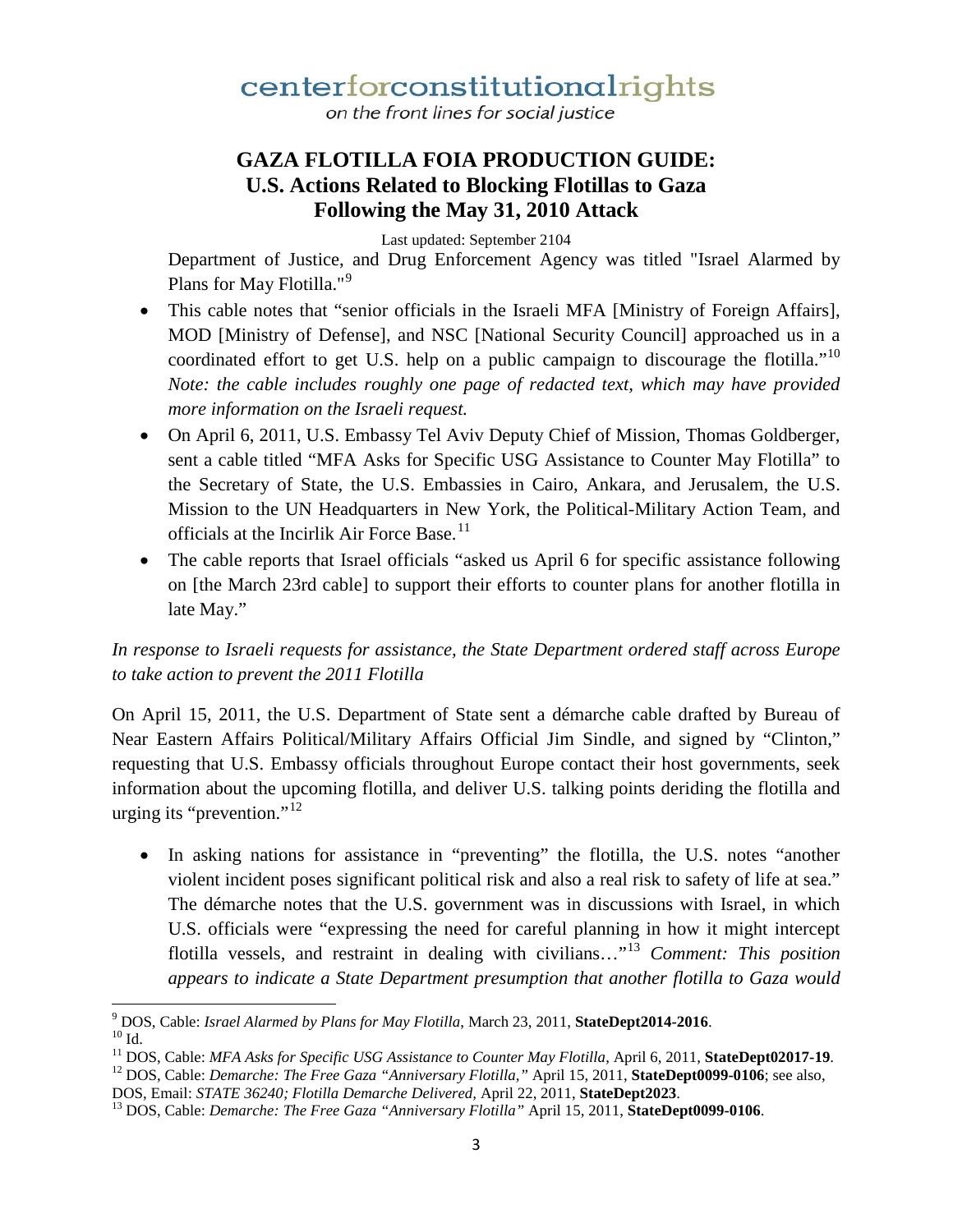on the front lines for social justice

## **GAZA FLOTILLA FOIA PRODUCTION GUIDE: U.S. Actions Related to Blocking Flotillas to Gaza Following the May 31, 2010 Attack**

Last updated: September 2104

*inevitably result in a boarding by Israeli forces, and, as there is no evidence of a challenge, assent to that course of action.*

- The U.S. called on other nations to "do everything legally possible to prevent another flotilla confrontation."
- Recommended steps to "prevent flotilla ships originating in your country from departing for Gaza," include imposing safety or other inspections of vessels. Alternatively, nations may adopt one of the tactics that the U.S. was "…considering utilizing in this matter, such as suspension and/or revocation of mariner credentials, termination of voyage, and **criminal or civil penalties** for negligent operation of vessels."14 (emphasis added)
- The government also requested information on flotilla plans and lists of participants and required embassies to report back on the results of their suppression activities. *Commentary: The démarche does not seek assurances of non-violence, international inspection of vessels, or other reasonable steps, but rather provides as the only solution to this risk of violence a complete prevention of the flotilla to Gaza. This position is in line with the U.S. tacit acceptance of the legality of the on-going Israeli blockade.*<sup>15</sup>

### *Responses to the Flotilla "Prevention" D*é*marche, Israeli Appreciation*

Upon receiving the démarche, Embassy officials around Europe contacted their host government to deliver the U.S. message on preventing the anniversary Free Gaza Flotilla. Their responses reveal split opinion among nations on preventing the flotilla, while Israel expressed its "appreciation" for the effort. Each host government response was reported back to the State Department in Washington, D.C. by the embassy that made the contact.

- A number of States agreed with the U.S. stance, albeit to varying degrees:
	- o **Canada** reported that potential statements on the flotilla would be made following Canadian federal elections. The source explained that the government "cannot make sensitive public statements during the campaign" but once the election was over, it would likely make an announcement. Further, the representative noted that they

 $^{14}$  Id

<sup>&</sup>lt;sup>15</sup> For more information on the legality of the Israeli-imposed blockade, see CCR's Fact Sheet, *Legal Aspects of the Gaza Flotilla Attack* (2010*) at* 

http://www.ccrjustice.org/files/Center%20for%20Constitutional%20Rights%20Legal%20Analysis%20September% 202010.pdf.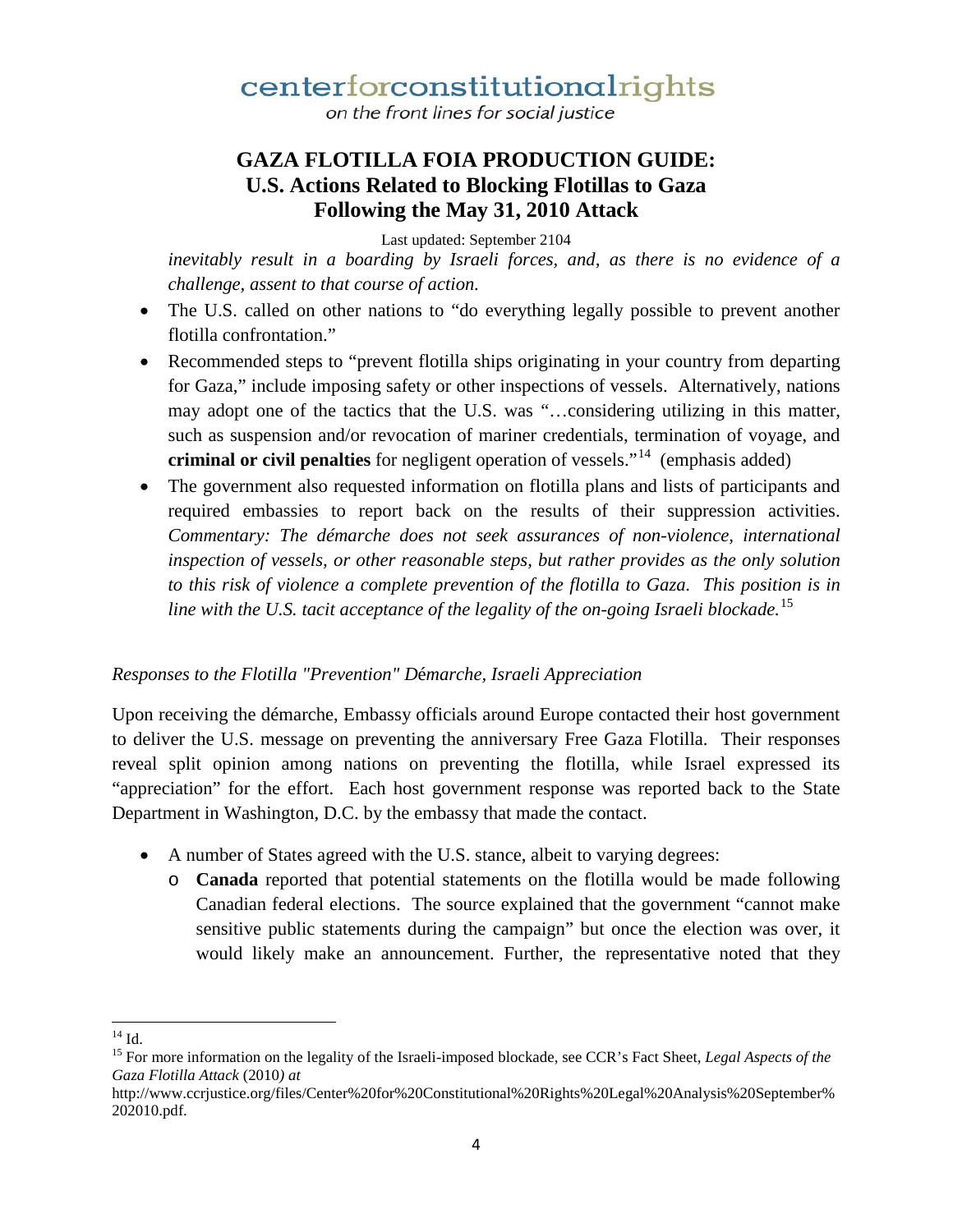on the front lines for social justice

## **GAZA FLOTILLA FOIA PRODUCTION GUIDE: U.S. Actions Related to Blocking Flotillas to Gaza Following the May 31, 2010 Attack**

Last updated: September 2104

didn't think approaching flotilla organizers in Canada would be useful, as "they probably wouldn't listen to us anyway."<sup>16</sup>

- o **Spain** included a warning about flotillas in its travel advisory on Palestine, and the Government advised citizens not to sail to Gaza.<sup>17</sup> Media reporting indicated Israeli PM Netanyahu called Spanish President Zapatero, who later made public statements that "diplomacy is more useful" than flotillas in seeking the end of the blockade.<sup>18</sup>
- o **Italy** replied that it would be holding an interagency meeting "to assess the risk of a Gaza 'Anniversary Flotilla' ship" and "to coordinate preventive strategies."<sup>19</sup>
- o In a cable titled, "GOF [Govt' of **France**] Actively Opposes French Participation in Gaza Flotilla," Embassy officials in France reported that the government had "taken steps to dissuade French citizens from participating" including speaking directly to flotilla organizers and delievering a "stern" warning, making a statement in the UN Security council, and issuing an official travel warning.<sup>20</sup> A further public declaration was planned for a few days later on May 9, 2011.
- o **Cyprus**, a stopping point for flotilla vessels traveling to Gaza, "confirmed that the ROC (Republic of Cyprus) would maintain in force the decision it made last year to prevent ships setting sail for Gaza from ROC ports."<sup>21</sup>
- o **Norway**'s representative claimed "there is no humanitarian crisis in Gaza today" and that "there is no need for a flotilla."<sup>22</sup> Open source reporting from Norway revealed that a number of activists were planning on joining the flotilla despite their government's warnings, and "will pursue a non-violent strategy if attacked."
- o **Belgium** delivered information on the organizations involved in planning the flotilla, and updated the U.S. government on the status of the passengers and vessels. The government was at that time "considering whether to do more than it has already done, which is to issue a travel warning advising against travel to Gaza.<sup>223</sup> *Note: additional information is redacted.*

 $\overline{\phantom{a}}$ 

<sup>&</sup>lt;sup>16</sup> DOS, Cable: *Canada Possibly to Express Concern About Gaza Flotilla After Canadian Elections*, 11 Ottawa 125, April 26, 2011, **StateDept3980**.

<sup>&</sup>lt;sup>17</sup>DOS, Cable: *Spain: Spanish Response to Flotilla Demarche*, May 20, 2011, **StateDept03685**.<br><sup>18</sup>DOS, Cable: *Spain: Gaza Flotilla participation*, 11 Madrid 540, May 13, 2011, **StateDept03686-87**.<br><sup>19</sup>DOS, Cable: *Ital* 

<sup>&</sup>lt;sup>21</sup> DOS, Cable: Cyprus: Anniversary Flotilla Response, 11 Nicosia 129, April 26, 2011, **StateDept3976-77**.<br><sup>22</sup> DOS, Cable: *Norway Agrees Free Gaza Flotilla Unnecessary*, 11 Oslo 189, April 29, 2011, **StateDept3978-79**.<br>

<sup>2011,</sup> **StateDept4002**.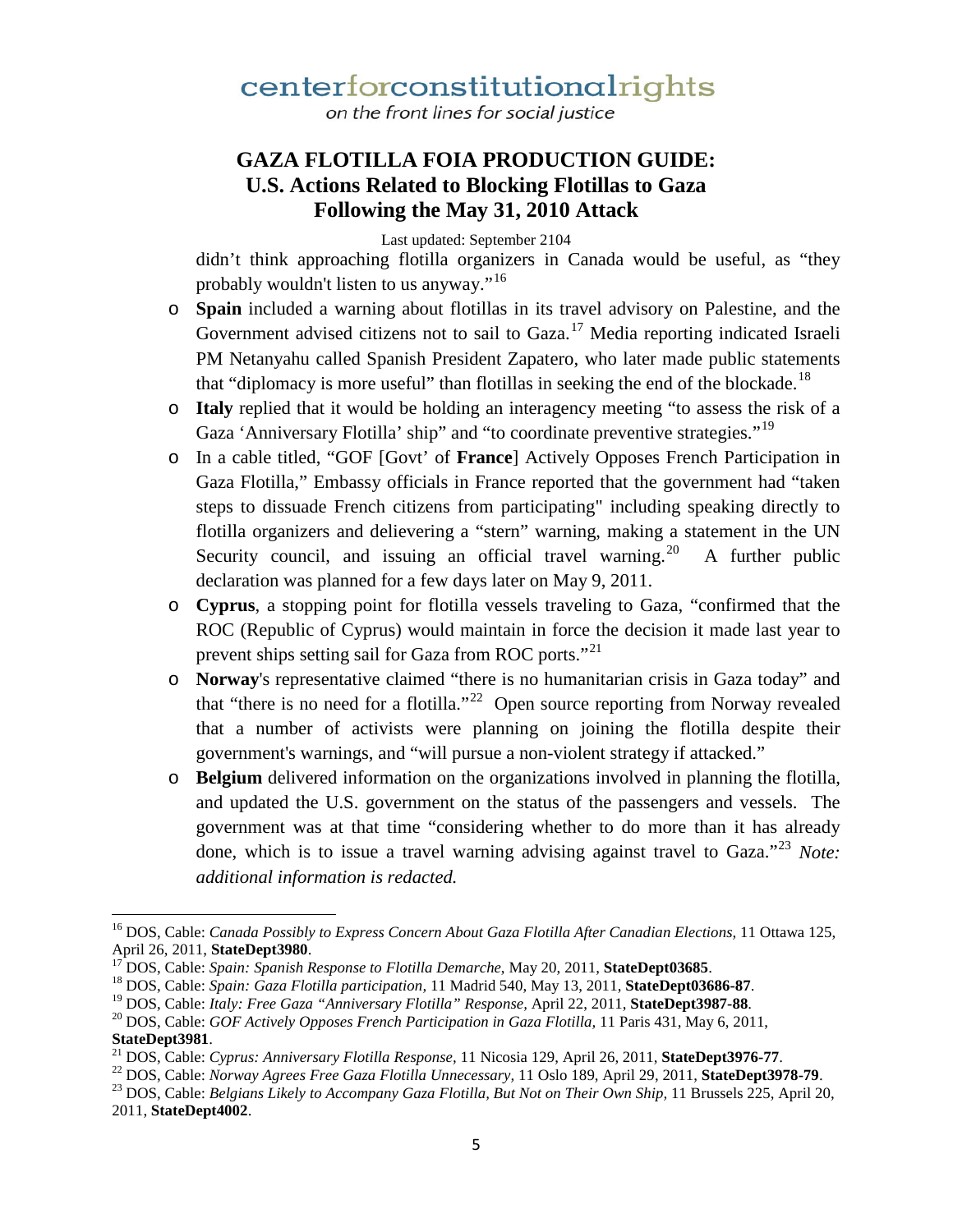on the front lines for social justice

## **GAZA FLOTILLA FOIA PRODUCTION GUIDE: U.S. Actions Related to Blocking Flotillas to Gaza Following the May 31, 2010 Attack**

#### Last updated: September 2104

- o **The Netherlands** noted it had "taken a series of steps, publically and privately, to communicate the danger and ineffectualness of attempting to deliver uninspected goods directly to Gaza, and undertaking any provocations that would invite and escalate a confrontation."<sup>24</sup> The Dutch government representative also provided information on the groups organizing the flotilla.
- o Although there was no information to suggest Croat participation in the flotilla, the Government of **Croatia** reported that it, "understands and shares [U.S.] concerns."<sup>25</sup>
- o Similarly, although **Luxembourg** knew of no participation from its citizenry, the government contact "promised to share the U.S. message with his MFA [Ministry of Foreign Affairs] colleagues to ensure his government was doing everything it could on this issue."<sup>26</sup>
- o **Czech Republic** did not know of any flotilla organizing happening among its citizens, but noted its agreement with the U.S. position, and that although the government supports opening the borders to Gaza, it was concerned about weapons smuggling, and "sees the flotilla as a political statement."<sup>27</sup>
- o **Ukraine** knew of no participation from its citizens, but "shared our concerns regarding the possibility of participants sustaining injury or death during the flotilla."<sup>28</sup>
- Other nations provided mixed or inconclusive responses:

 $\overline{\phantom{a}}$ 

o **England**'s representative reported there would be a meeting with Ministers that week, and expected a warning against travel would be released.<sup>29</sup> In addition, the contact requested more information on the International Convention for the Safety of Life at Sea, which the U.S. recommended using to prevent ships from sailing. Despite those statements, the contact also reminded the U.S. official that the government is "broadly sympathetic" to the goal of ending the blockade and noted

<sup>24</sup> DOS, Cable: *Netherlands/Gaza: Dutch Government Warns NGOs of Flotilla Confrontation, To no Avail*, 11 The

Hague 183, April 20, 2011, **StateDept3990-93**.<br><sup>25</sup> DOS, Cable: *Demarche Response: Gaza Anniverary (sic) Flotilla*, April 22, 2011, **StateDept3995**.<br><sup>26</sup> DOS, Cable: *Demarch Delievered On Gaza "Anniversary Flotilla*," Ap

**StateDept3968-69**. 29 DOS, Cable: *Gaza Flotilla Demarche Delivered London,* April 20, 2011, **StateDept3973-74**.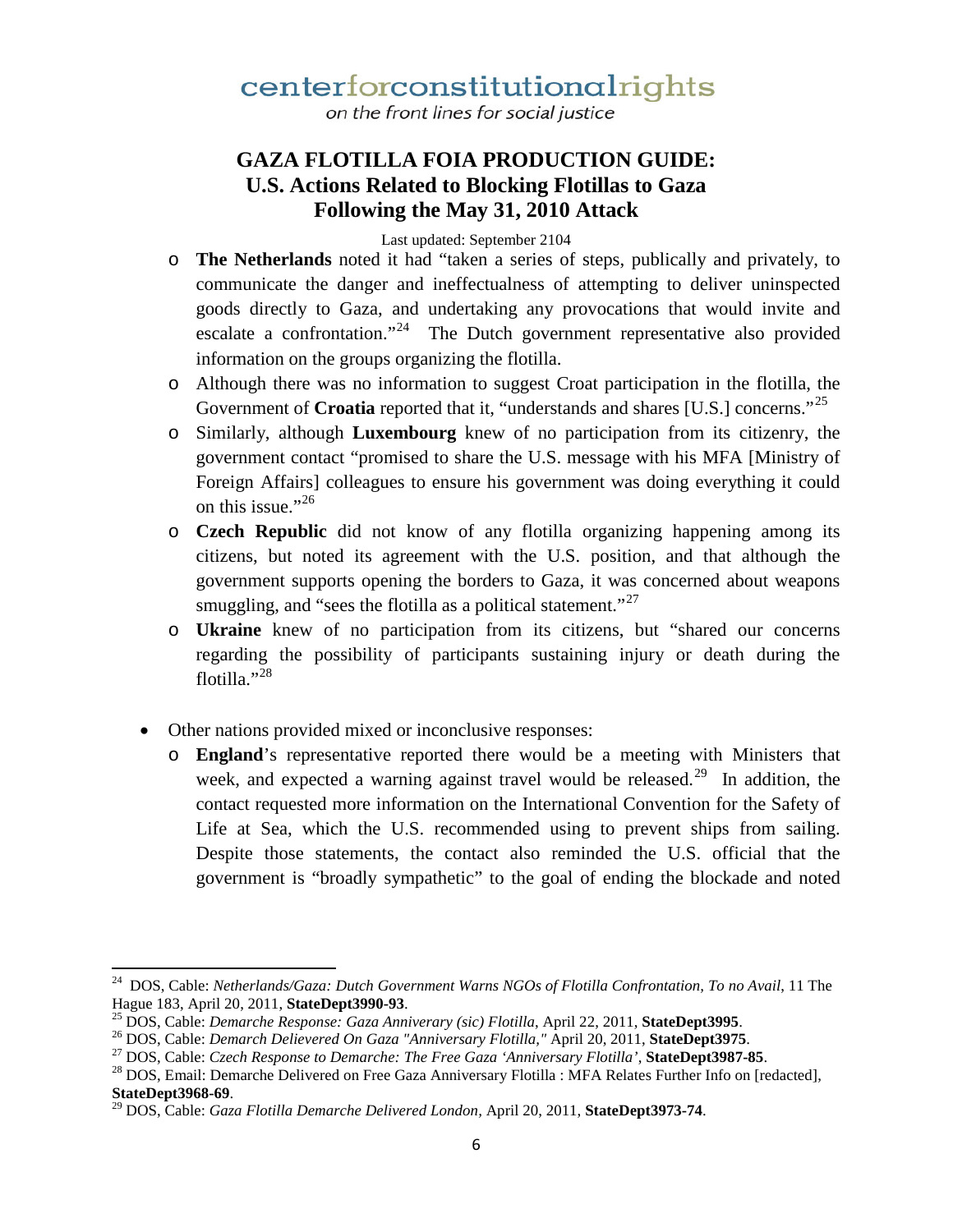on the front lines for social justice

## **GAZA FLOTILLA FOIA PRODUCTION GUIDE: U.S. Actions Related to Blocking Flotillas to Gaza Following the May 31, 2010 Attack**

Last updated: September 2104

"last year's 'clearly political' flotilla had actually resulted—in addition to the many clearly negative impacts—in a positive easing of the restrictions on Gaza." $30$ 

- o **Egypt** was asked if it would allow assistance to be delivered through the port of al-Arish, but as of May 10, 2011 no decision had been made.<sup>31</sup> Also in May 2011, as a result of a change in government following the Arab Spring, Egypt opened the Rafah border crossing into Gaza, albeit with restrictions on the goods and persons permitted to cross.  $32$
- o The Government of **Turkey** was urged by the U.S. Ambassador "to forestall Turkish participation in or support for the anniversary 'Free Gaza' flotilla."<sup>33</sup> Other documents show pressure exerted on Turkey by the U.S. in the form of statements from diplomats and even a letter from members of congress.<sup>34</sup> It is unclear what the response was at the time of the demarche, however later reports from the Department of Defense indicate that the Mavi Marmara did not sail in the anniversary flotilla "possibly also due to Turkish gov't pressure."<sup>35</sup>
- o **Denmark**'s representative gave the impression that "the Danes know they need to make a decision after the Easter break." 36
- o **Ireland** reported on the plans for Irish citizens to participate in the flotilla, but the unredacted portion of the cable does not reveal the government's position on preventing the flotilla. $37$
- o Others simply responded that they had no knowledge of participation in the flotilla by their citizens or by vessels registered there. These include **Moldova**, **<sup>38</sup> Lebanon**, **39 Macedonia**, <sup>40</sup> **Jordan**, <sup>41</sup> **Latvia**, <sup>42</sup> **Portugal**, <sup>43</sup> and **Sweden**. <sup>44</sup> **Austria**'s Middle East

 $30$  Id.

<sup>&</sup>lt;sup>31</sup> DOS, Cable: *"Anniversary Flotilla" Demarche Delivered*, May 10, 2011, **StateDept4004**.<br><sup>32</sup> Egypt to open Rafah border permanently, AL JAZEERA NEWS, May 25, 2011, available at,

http://www.aljazeera.com/news/middleeast/2011/05/2011525174117897741.html<br><sup>33</sup> DOS, Cable: Anniversary Flotilla: IHH Plans to Postpone Past Elections, April 25, 2011, StateDept3997-98.

 $34$  DOS, Emails: FW: Bipartisan Letter urging Turkey to Stop Another Flotilla from departing for the Gaza Strip,<br>May 12, 2011, **StateDept3548-53**; Media Monitoring, Thurs, 5/19, 8pm, May 19, 2011, **StateDept2290-91**.

<sup>&</sup>lt;sup>35</sup> DOS, Cable: *Israel: Freedom Flotilla II Update*, June 23, 2011, **DeptofDefense000271**.<br><sup>36</sup> DOS, Cable: *Gaza Flotilla: Demarche Delievered*, 11 Copenhagen 175, April 20, 2011, **StateDept03965-66**.<br><sup>37</sup> DOS, Cable:

**<sup>06.</sup>**<br><sup>39</sup> DOS, Cable: *The Free Gaza "Anniversary Flotilla" – Lebanon Response*, April 19, 2011, **StateDept4001**.<br><sup>40</sup> DOS, Cable: *Macedonia: No Known Participation in Gaza Anniversary Flotilla*, April 26, 2011, **StateDe**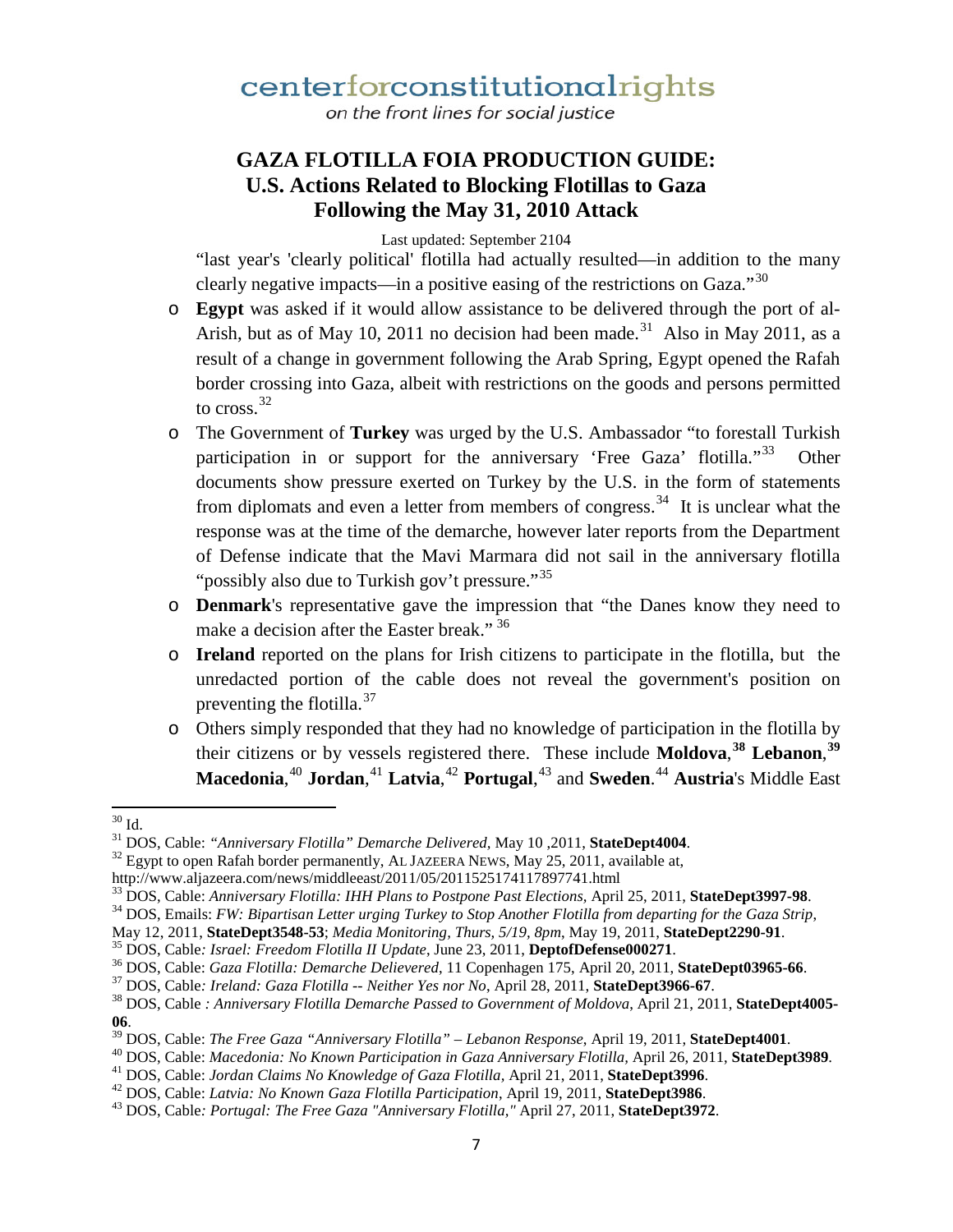on the front lines for social justice

## **GAZA FLOTILLA FOIA PRODUCTION GUIDE: U.S. Actions Related to Blocking Flotillas to Gaza Following the May 31, 2010 Attack**

Last updated: September 2104

office reported that they had "heard rumors that one Austrian citizen was planning to travel with the flotilla, but had no information on that person's identity." <sup>45</sup>

- Four days after the release of the prevention démarche, the U.S. Embassy in Tel Aviv reported on **Israel**'s appreciation of U.S. efforts in a cable titled "Initial Israeli Response on Anniversary Flotilla Demarche," based on conversations between officials from the U.S. Embassy in Tel Aviv and the Israeli Ministry of Foreign Affairs. This cable was sent to various State Department, Department of Justice, Department of Defense, and Department of Justice recipients.
- As reported by the cable, the Israeli MFA representative "welcomed reftel [Démarche] points, and **thanked Washington for this 'important effort'**" (emphasis added). <sup>46</sup> The remainder of the substantive portion of the document is redacted.
- A May 27, 2011 email titled, "Gaza Flotilla Update / new GOI Asks" was sent by Paul Sutphin, the Director of State's Bureau of Near Eastern Affairs/ Israel Palestine Affairs to State recipients including legal advisers, and recipients at Office of the Secretary of Defense, Office of the Joint Staff, and National Security Council.<sup>47</sup>
- The Sutphin email included a significantly redacted "follow up to our discussions" regarding stopping/impeding the prospective Mavi Marmara anniversary flotilla." Including sections, "Update from the GOI," " Next Steps" "Re GOI's new requests." U.S. government action noted in the email included working to release a Notice to Mariners warning U.S. vessels not to attempt to break the blockade.<sup>48</sup>
- Unredacted portions of the email note high level engagement with the Government of Turkey, "including recent calls from Secretary Clinton to [Foreign Minister] Davutoglu" and encouraging Egypt to let the flotilla offload cargo in the E-Arish port and then ship it overland to Gaza.<sup>49</sup>
- Another document, an email with the subject heading, "FW: SOC from IPC on Flotilla Prevention (4/1) [SECRET, Record]" has all substantive text redacted.

l

<sup>&</sup>lt;sup>44</sup> DOS, Cable: *Gaza Flotilla: Update on Swedish Participantes*, May 12, 2011, **StateDept03688**.<br><sup>45</sup> DOS, Cable: *Austria: Response to Free Gaza Flotilla Demarche*, April 27, 2011, **StateDept03689-90**.<br><sup>46</sup> DOS, Cable:

**StateDept4027-31, 2020-22.** 47 DOS, Cable: *Gaza Flotilla Update / new GOI Asks*, May 27, 2011, **StateDept0029-31**. 48 Id.

 $49$  Id.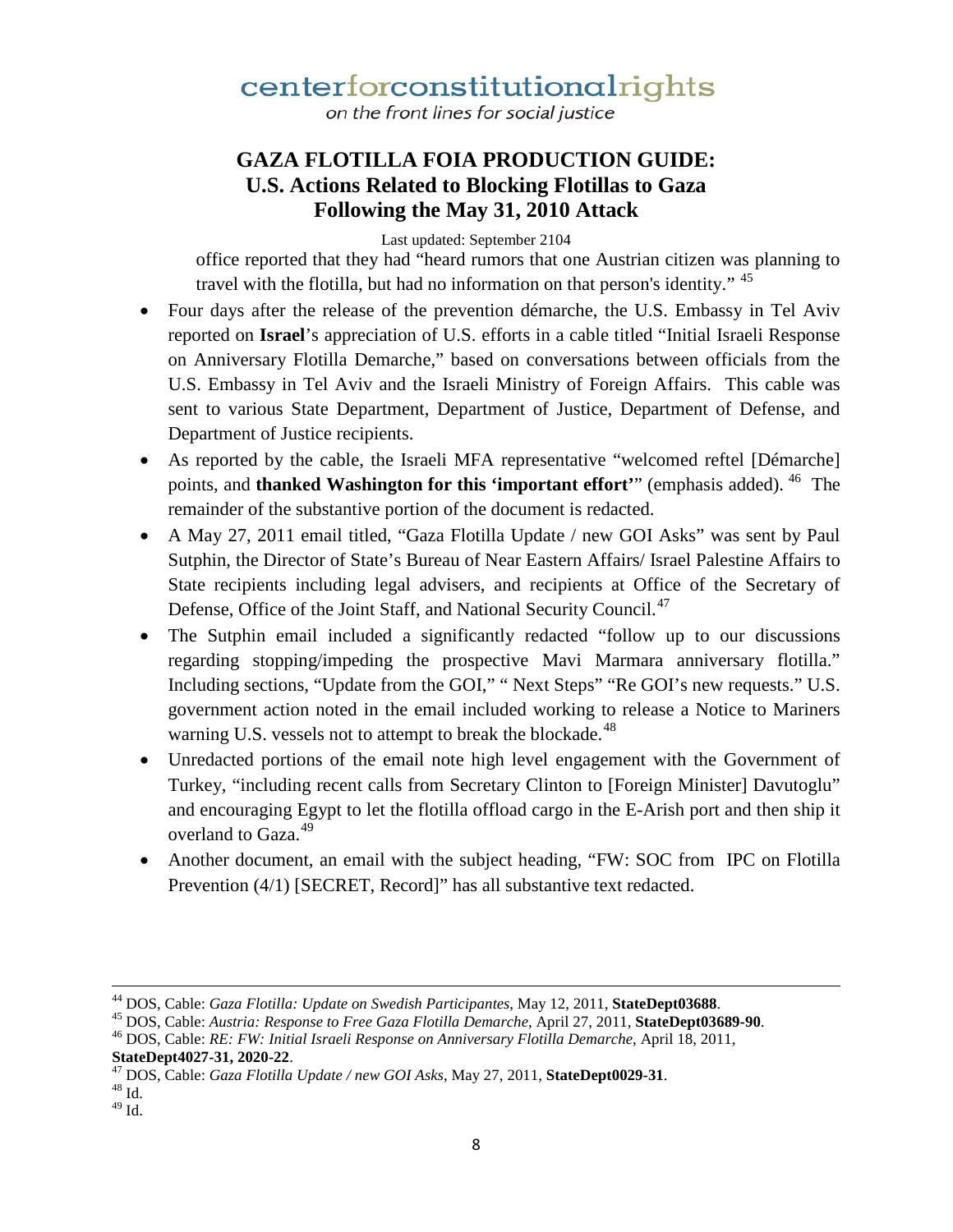on the front lines for social justice

## **GAZA FLOTILLA FOIA PRODUCTION GUIDE: U.S. Actions Related to Blocking Flotillas to Gaza Following the May 31, 2010 Attack**

Last updated: September 2104 **The U.S. Actively Monitored the Planning of Flotillas, including the Vessels, Organizers, and Participants**

While flotilla organizers attempted to overcome hurdles to launching a second wave of flotilla vessels in the summer of 2010, the U.S. Embassy conducted surveillance of their activities.

- Daily and weekly Situation Reports on the "Lebanese Flotilla" were sent by the U.S. Embassy in Beirut's Deputy Chief of Mission Thomas Daughton or Political Chief Officer Jeremy Cornforth to officials in the National Security Council, Ambassadors and Embassy officials in the region, State officials in Washington, and often, officials in the Department of Defense.<sup>50</sup>
- Situation Reports were based on information retrieved by investigators and a security team from the U.S. Embassy in Beirut reporting on the locations of the ships, and the status of paperwork preparing for the ships' launch.<sup>51</sup> Reports often included photos of the vessels.  $52$
- The U.S. Navy also circulated notices about the flotilla, noting that open source and Beirut Embassy reporting "corroborates Israeli Claims that the Lebanese-flagged M/V Mariam has been identified as one of the vessels supporting the 'Freedom Flotilla Two' Anti-blockade voyage to Gaza" and had been classified as a "contact of interest."53 *Note, a contact of interest, although not explicitly defined in this context, has been described as "any type of threat, from weapons of mass destruction to terrorists to piracy."* 54
- The U.S. Embassy was also tracking reports that four U.S. nuns would be participating.<sup>55</sup>
- Investigations into the flotilla appear to have included significant surveillance. For example, a cable from the Embassy reports, **"There was no activity of any kind around**

<sup>50</sup> *SitREP: Lebanese Flotilla as of COB June 23,* **StateDept03878-80**; *SITREP: Lebanese flotilla as of 1345 Beirut time on June 24, StateDept03881-82;* August 20 Mariam flotilla update*;* Lebanese Gaza Flotilla Update – June 17, 2010, **StateDept03890-93**; SITREP: Lebanese Flotilla as of COB June 22, **StateDept03617-18**; *Mariam Gaza flotilla update for August 21, Organizers seeking a new destination,* August 21, 2010, **StateDept03619-20**; Mariam Gaza flotilla update #2 for 8/21: No departure on August 21 or 22, **StateDept03621-22**.<br><sup>51</sup> Id. 52 *SitREP: Lebanese Flotilla as of COB June 23*, **StateDept03878-80**; Mariam Gaza flotilla sitrep for 8/26: No l

activity, **StateDept03627**; Maraiam Gaza Flotilla Sitrep for September 20, **StateDept03633***;Mariam Gaza Flotilla* 

<sup>&</sup>lt;sup>53</sup> Motor Vessels (M/V) Mariam and (U/I Vessel) Naji al ali Designated MR Subj/ Motor Vessels (M/V) Mariam and (U/I Vessel) Naji al Ali Designated, June 17, 2010, **DepartmentifDefense240**.

<sup>&</sup>lt;sup>54</sup> " Restructuring Boosts Navy Information Sharing," December 2006, Maryann Lawlor, Signal Online, http://www.afcea.org/content/?q=node/1228

<sup>&</sup>lt;sup>55</sup> Lebanese Gaza Flotilla Update – June 17, 2010, **StateDept03890-93**; SITREP: Lebanese Flotilla as of COB June 22, **StateDept03617-18**; *FW: Background information on some of the upcoming flotillas*, June 18, 2010, **StateDept04049-55**.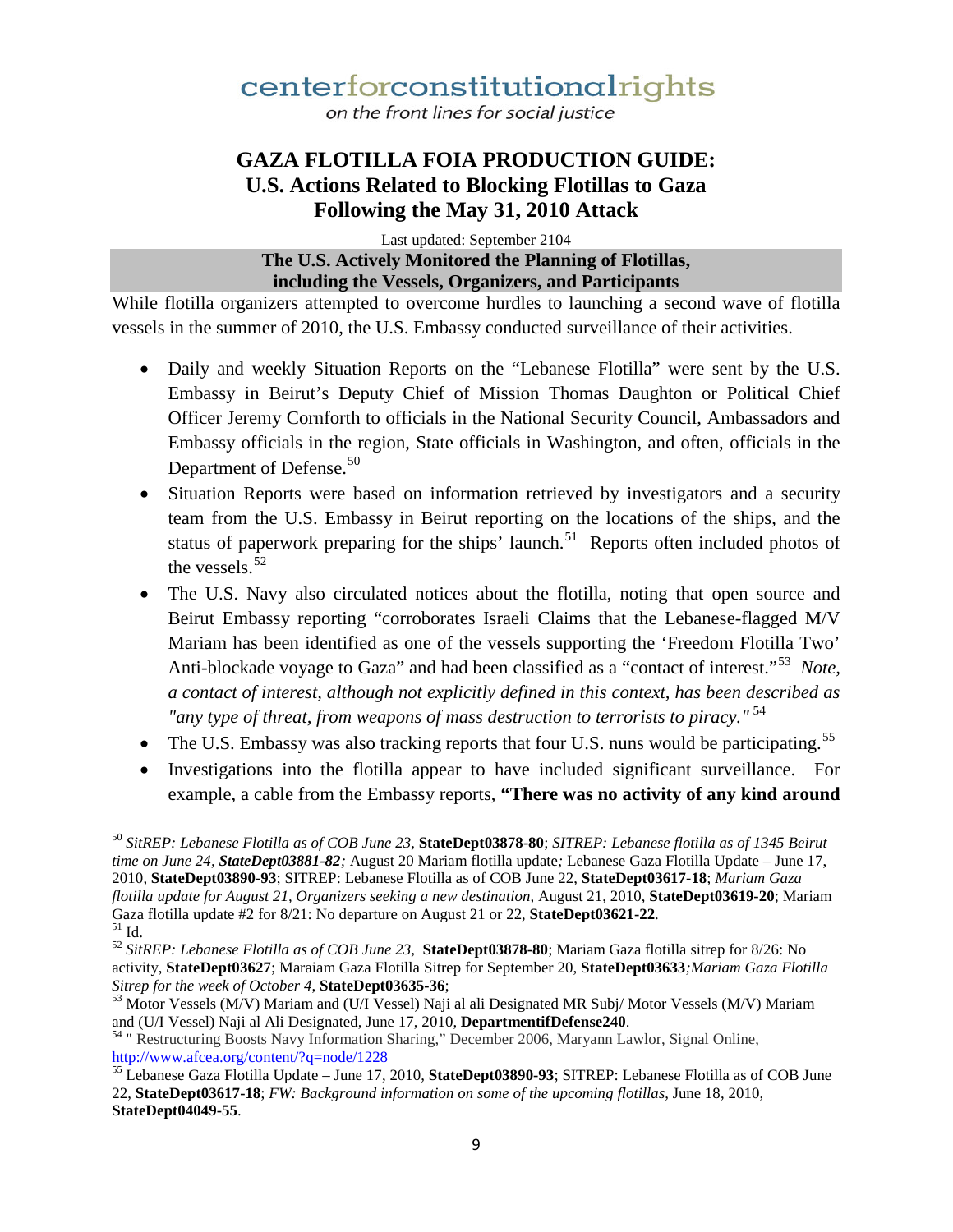on the front lines for social justice

## **GAZA FLOTILLA FOIA PRODUCTION GUIDE: U.S. Actions Related to Blocking Flotillas to Gaza Following the May 31, 2010 Attack**

Last updated: September 2104

**the ship during the several hours we were watching it during the day."**56 Most situation reports reflect at least several hours of direct surveillance.

- Embassy monitoring of the flotilla progress also included diplomacy. The U.S. Ambassador to Lebanon spoke with an unnamed representative of Lebanon, who stated that "We have a handle on the situation," and the government believes a flotilla from Lebanon to Gaza "is not in our interest."<sup>57</sup>
- Further tracking of the Lebanese flotilla included outreach across the Lebanese government, including the Customs, General Security, Lebanese Armed Force's G-2, and the Internal Security Force at Sidori, Beirut, and Tripoli ports.<sup>58</sup>
- Contact with the Lebanese "Surete Generale" intelligence agency in June included the U.S. sharing that the vessel *Julia* is licensed to only carry 16 passengers but may have been attempting to include more. Surete Generale contacts also promised to notify the U.S. Embassy if any American citizens are identified on manifests.<sup>59</sup>
- A June situation report notes the U.S. had not, "been able to obtain additional information concerning reports that the ship is probably not seaworthy."<sup>60</sup>
- Although the information leading to this action has been redacted, the August  $20<sup>th</sup>$ situation report concluded with the statement that, "We are currently reaching out to the Lebanese Armed Forces, as well, to urge that the ship's departure be prevented. We will send a team to observe the port all day on August 21 and 22 to report on the situation"
- By August 21, Cyprus had refused to allow the Mariam to dock in Cypriot ports while en route to Gaza. As such, the Lebanese authorities noted that the ships must name a port that would receive the ship.<sup>61</sup>
- On August 22, the organizers of the *Mariam* ship to Gaza announced the postponement of its sailing to Gaza, citing as a reason the refusal of access to Cypriot ports.<sup>62</sup> U.S. Embassy Beirut continued to surveil the port and monitor the flotilla through media reports after this announcement.<sup>63</sup>

l

<sup>&</sup>lt;sup>56</sup> SitREP: Lebanese Flotilla as of COB June 23, **StateDept03878-80**.<br><sup>57</sup> SITREP: Lebanese flotilla as of 1345 Beirut time on June 24, **StateDept03881-82**.<br><sup>58</sup> SITREP: Lebanese flotilla as of 1345 Beirut time on June 2

**StateDept03627**; Mariam Gaza flotilla sitrep for August 27, **StateDept03628**; Mariam Gaza flotilla sitrep for, **StateDept03629**; Mariam Gaza flotilla sitrep for August 31, **StateDept03630**; Mariam Gaza flotilla sitrep for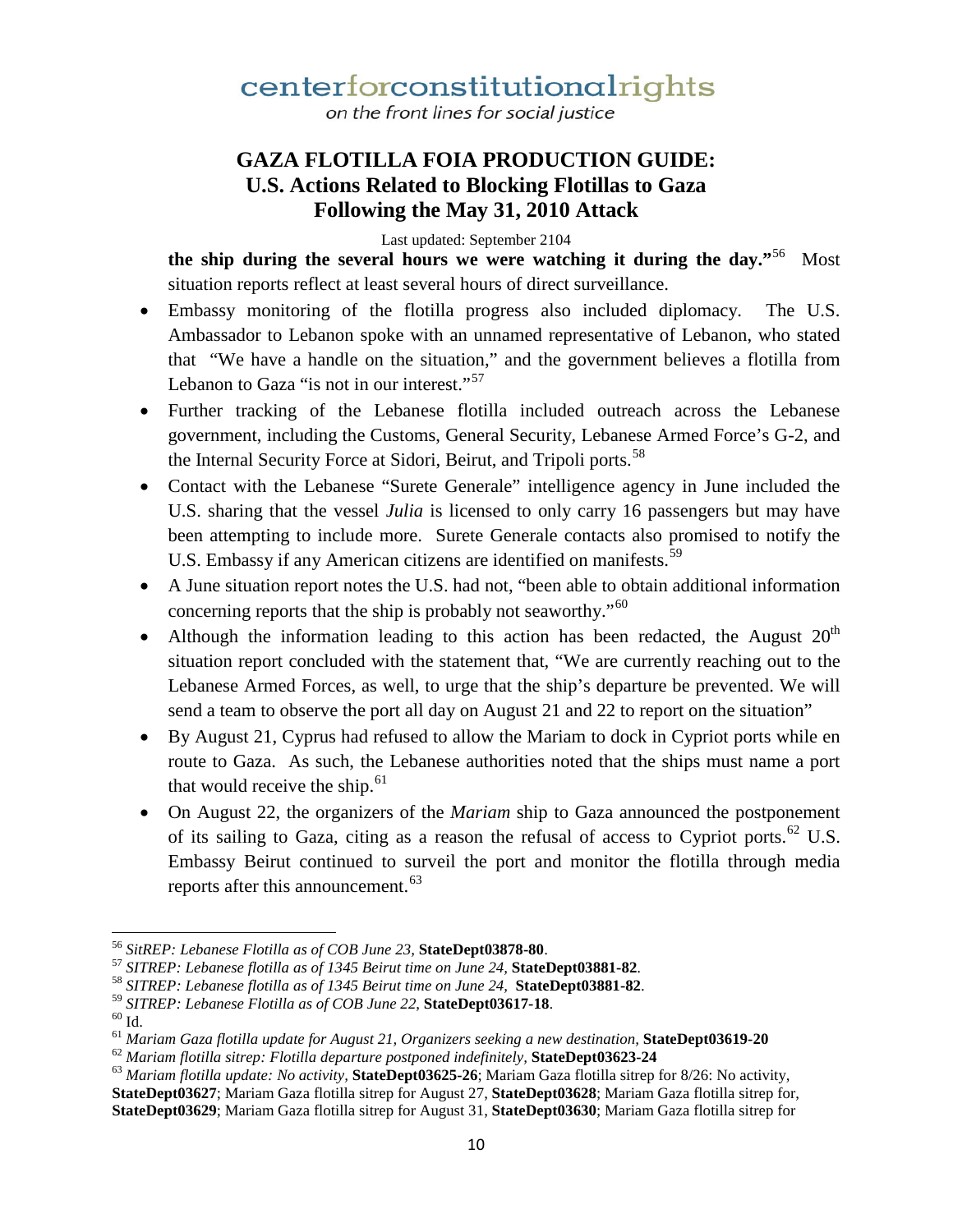on the front lines for social justice

## **GAZA FLOTILLA FOIA PRODUCTION GUIDE: U.S. Actions Related to Blocking Flotillas to Gaza Following the May 31, 2010 Attack**

Last updated: September 2104

In addition to applying diplomatic pressure on states with citizens or vessels participating in the "Lebanese" flotilla, documents reveal that the U.S. actively monitored flotilla plans and the vessels themselves in advance of the 2011 "Stay Human" Flotilla. It is unclear how the substantial amount of information gathered on the flotilla, its vessels, and passengers, was used.

*Note: for a full analysis of the tracking of U.S. boats to Gaza and discouraging or impeding American participation, please see CCR's guide* here.

- The U.S. Department of Defense (DOD) and its sub-office the Office of Naval Intelligence (ONI) identified boats taking part in the flotilla from Greek ports and relayed this information to the Defense Intelligence Agency.<sup>64</sup> One cable, related to "Location, Pictures, Current Activity and Possible Schedule for Possible Gaza Freedom Flotilla II Participants IVO Pireaus, Greece, notes that "ship blueprints are highly valued by ONI."<sup>65</sup> *Note, the full context of the request for blueprints is unclear due to redactions.*
- DOD updates featuring photos of multiple flotilla vessels are accompanied by significantly redacted text.<sup>66</sup> Reporting emails, also heavily redacted, include day by day summaries of the progress of the flotilla including summaries of organizers' press conferences and tracking of vessels in port and at sea.<sup>67</sup>

 $\overline{\phantom{a}}$ 

September 7, **StateDept03631**; Mariam Gaza Flotilla Sitrep for September 13, **StateDept0632**; Mariam Gaza Flotilla Sitrep for September 20, **StateDept03633**; *Mariam Gaza Flotilla Sitrep for September 27*, **StateDept0634**; *Mariam Gaza Flotilla Sitrep for the week of October 4*, October 4, 2010, **StateDept03635-36**; *Mariam Gaza flotilla sitrep for October 13*, October 13, 2010, **StateDept03637**; *Mariam Gaza flotilla sitrep for October 18*, **StateDept03638.**<br><sup>64</sup> Department of Defense, cables: *Identification of ships participating in the Gaza Freedom Flotilla II from Greek* 

*Ports,* June 24, 2011, **DeptofDefense204-06**, **250-52**; *Identification of ships participating in the Gaza Freedom Flotilla II from Greek Ports, Follow-up one*, June 27, 2011, **DeptofDefense0243-44**; *Identification of ship participating in the Gaza Freedom Flotilla II from Greek Ports, Follow up two*, **DeptofDefense253-55**; *Identification of Ships Participating in the Gaza Freedom Flotilla II from Greek ports, Follow-Up Three*,

**DeptofDefense213-15**; *Identification of ships participating in the Gaza Freedom Flotilla II from Greek Ports, Follow-up four*, July 1, 2011, **DeptofDefense0245-47, 216-17**; *Identification of Ships Participating in the Gaza Freedom Flotilla II from Greek ports. Follow-Up Seven*, July 8, 2011, **DeptofDefense220-22**; *Re: "Freedom* 

<sup>&</sup>lt;sup>65</sup> DOD, Cable: *Consumer IIR Evaluation/OIC-621Location, Pictures, Current ACITIVYTY AND POSSIBLE SCHEDULE FOR POSSIBLE Gaza Freedom Flotilla II Participants IVO Pireaus, Greece—Update One*, July 6, 2011, **DeptofDefene00218-19** <sup>66</sup> DOD, Document: *Freedom Flotilla Update/Photos of Participating Ships, Stay Human*, **DeptofDefense278, 283,** 

**<sup>290-92, 297-99, 306-08, 314-16, 323-24, 329-32, 334-37</sup>** <sup>67</sup> DOD, Documents: *Redacted Subject, Redacted Date* **DeptofDefense 273-77, 279-82, 284-88, 300-305**; *Freedom Flotilla II "Gaza Aid Convoy Update 4 Jul,"* July 4, 2011, **DeptofDefense309-13**; *Freedom Flotilla II "Gaza Aid Convoy Update 5 Jul,"* July 5, 2011, **DeptofDefense317-21**; *Freedom Flotilla II "Gaza Aid Convoy Update – 6 Jul*," July 6, 2011, **DeptofDefense325-27**; *Freedom Flotilla II "Gaza Aid Convoy Update – 8 Jul,"* July 8, 2011;